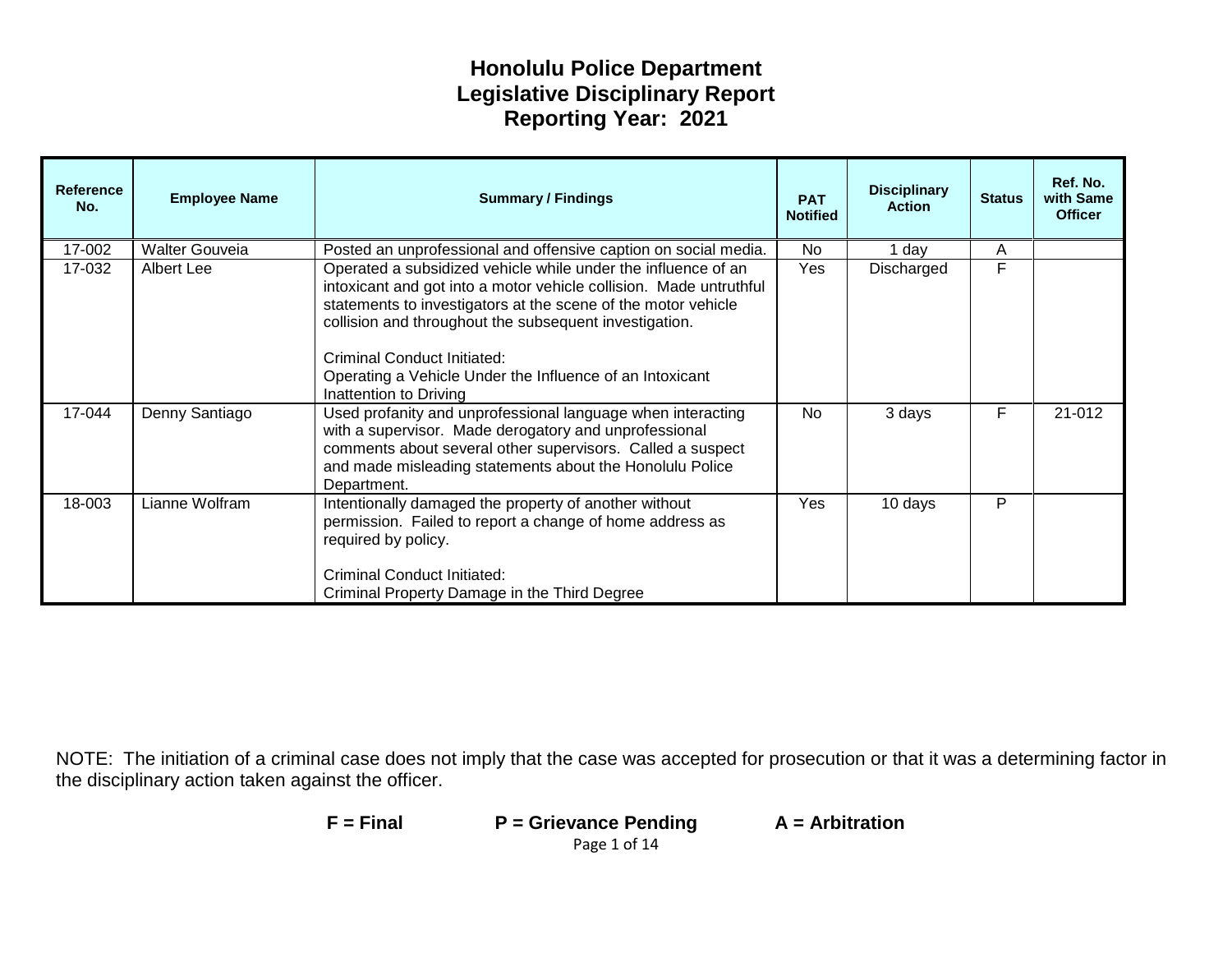| <b>Reference</b><br>No. | <b>Employee Name</b> | <b>Summary / Findings</b>                                                                                                                                                                                                                                                                                     | <b>PAT</b><br><b>Notified</b> | <b>Disciplinary</b><br><b>Action</b> | <b>Status</b> | Ref. No.<br>with Same<br><b>Officer</b> |
|-------------------------|----------------------|---------------------------------------------------------------------------------------------------------------------------------------------------------------------------------------------------------------------------------------------------------------------------------------------------------------|-------------------------------|--------------------------------------|---------------|-----------------------------------------|
| 18-006                  | Matthew Chang        | Operated a subsidized vehicle while under the influence of an<br>intoxicant and rear-ended another vehicle.<br>Criminal Conduct Initiated:<br>Operating a Vehicle Under the Influence of an Intoxicant<br>*Due to unrelated non-disciplinary issues, employee was placed<br>in a non-sworn civilian position. | Yes                           | *Reinstated                          | F             |                                         |
| 19-009                  | Ming Wang            | Tackled a family member while attempting to restrain them from<br>leaving a residence.<br>Criminal Conduct Initiated:<br>Abuse of Family or Household Members                                                                                                                                                 | Yes                           | 1 day                                | A             |                                         |
| 20-003                  | Derek Hahn           | Committed and was found guilty of criminal felony offenses<br>involving Conspiracy and Attempt to Obstruct an Official<br>Proceeding with the former Chief of Police.<br>Criminal Conduct Initiated:<br>Conspiracy<br>Attempt to Obstruct an Official Proceeding<br>*FBI Investigation                        | *No                           | Discharged                           | P             |                                         |
| 20-008                  | Anthony Pangan       | Posted an offensive photograph and made an inappropriate<br>comment on his social media account.                                                                                                                                                                                                              | <b>No</b>                     | 1 day                                | A             |                                         |

| $F = Final$ | $P =$ Grievance Pending | $A =$ Arbitration |
|-------------|-------------------------|-------------------|
|             | Page 2 of 14            |                   |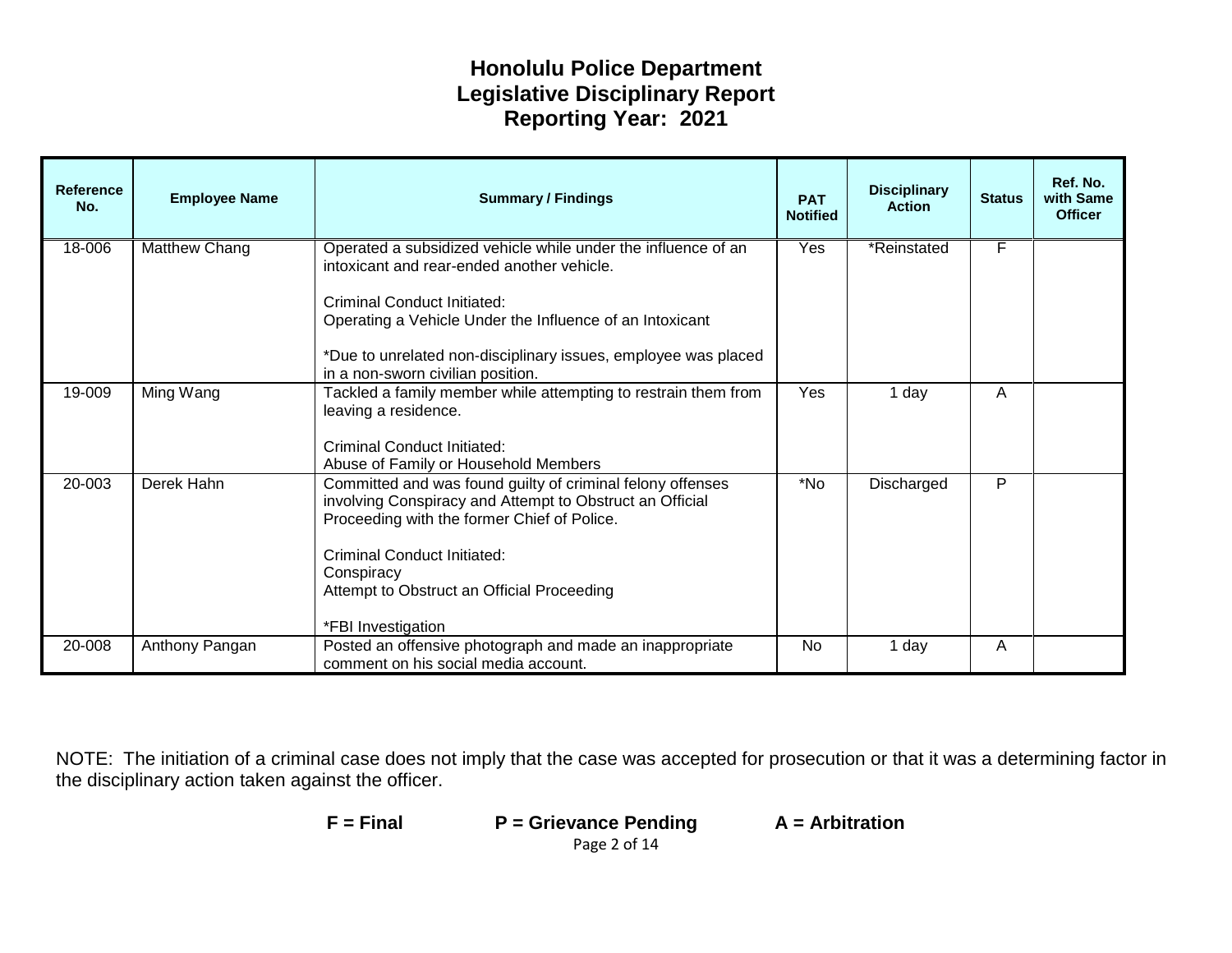| <b>Reference</b><br>No. | <b>Employee Name</b>  | <b>Summary / Findings</b>                                                                                                                                                                                                                                                                                                                                                                                     | <b>PAT</b><br><b>Notified</b> | <b>Disciplinary</b><br><b>Action</b> | <b>Status</b> | Ref. No.<br>with Same<br><b>Officer</b> |
|-------------------------|-----------------------|---------------------------------------------------------------------------------------------------------------------------------------------------------------------------------------------------------------------------------------------------------------------------------------------------------------------------------------------------------------------------------------------------------------|-------------------------------|--------------------------------------|---------------|-----------------------------------------|
| 20-010                  | Kirk Uemura           | Was partial and exhibited unprofessional conduct by using his<br>authority as an officer to actively investigate, follow, detain, and<br>question a minor who was accused of harassing the officer's<br>family member.                                                                                                                                                                                        | <b>No</b>                     | 1 day                                | P             |                                         |
| 20-011                  | Zachary Pang          | While off duty, stole numerous items from a retail business.<br>Criminal Conduct Initiated:<br>Theft in the Second Degree                                                                                                                                                                                                                                                                                     | Yes                           | Discharged                           | P             |                                         |
| 20-012                  | <b>Daniel Sellers</b> | Committed and pled guilty to a federal criminal offense for the<br>disclosure of confidential information. Failed to submit proper<br>documentation as required by department policy.<br><b>Criminal Conduct Initiated:</b><br>Disclosure of Confidential Information<br>*FBI Investigation<br>** Pursuant to the grievance process, the arbitrator vacated the<br>discharge and imposed a 20-day suspension. | *No                           | $*$ 20 days                          | F             |                                         |
| 20-013                  | <b>Yvette Miura</b>   | Submitted a falsified HPD document. Failed to submit a report<br>in a timely manner as required by department policy.<br><b>Criminal Conduct Initiated:</b><br>Tampering with a Government Record                                                                                                                                                                                                             | Yes                           | 3 days                               | A             |                                         |
| 20-019                  | <b>Grandon Costa</b>  | Submitted falsified information on multiple required Federal<br>grant documents for an Operating a Vehicle Under the Influence<br>of an Intoxicant roadblock.                                                                                                                                                                                                                                                 | <b>No</b>                     | 10 days                              | A             |                                         |

| $F = Final$ | $P =$ Grievance Pending | $A =$ Arbitration |
|-------------|-------------------------|-------------------|
|             | Page 3 of 14            |                   |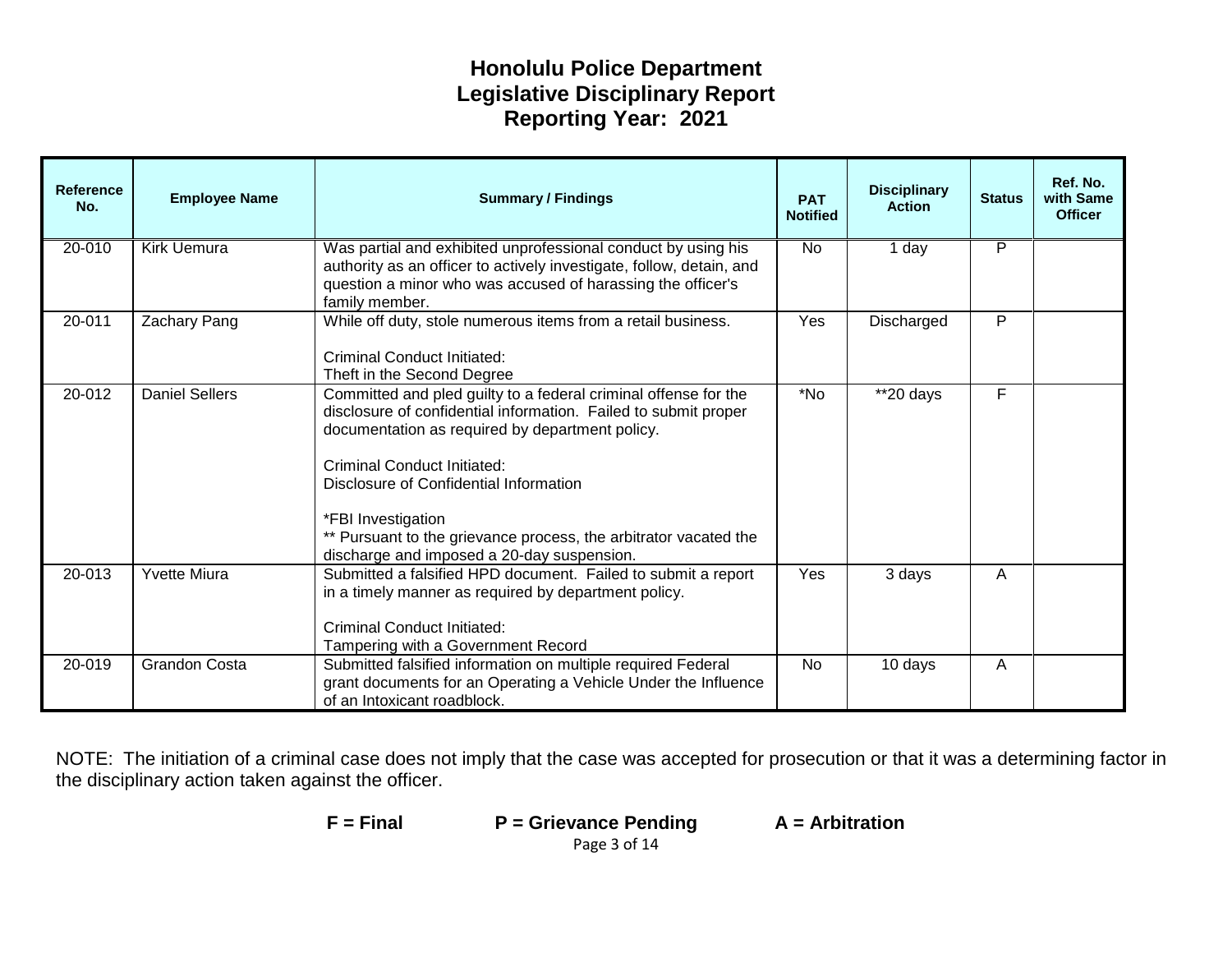| <b>Reference</b><br>No. | <b>Employee Name</b> | <b>Summary / Findings</b>                                                                                                                                                                                                                                                                       | <b>PAT</b><br><b>Notified</b> | <b>Disciplinary</b><br><b>Action</b> | <b>Status</b> | Ref. No.<br>with Same<br><b>Officer</b> |
|-------------------------|----------------------|-------------------------------------------------------------------------------------------------------------------------------------------------------------------------------------------------------------------------------------------------------------------------------------------------|-------------------------------|--------------------------------------|---------------|-----------------------------------------|
| 20-024                  | Eric Hokama          | Submitted falsified information on required Federal grant<br>documents for an Operating a Vehicle Under the Influence of an<br>Intoxicant roadblock.                                                                                                                                            | No                            | 5 days                               | A             |                                         |
| 20-027                  | Reynwood Makishi     | Used a work computer to obtain a female's personal contact<br>information for nonwork-related purposes. Sent unwanted text<br>messages to the female. Failed to activate his body-worn<br>camera.<br>Criminal Conduct Initiated:<br>Harassment<br>*Unable to establish the elements of a crime. | *No                           | 1 day                                | A             |                                         |
| 20-029                  | <b>Blake Oshita</b>  | Operated a vehicle while under the influence of an intoxicant.<br>Criminal Conduct Initiated:<br>Operating a Vehicle Under the Influence of an Intoxicant                                                                                                                                       | No.                           | Discharged                           | P             |                                         |
| 20-031                  | Imanueli Kotobalavu  | Provided false information on numerous issued citations and<br>related documents while working a federal grant.<br>Criminal Conduct Initiated:<br>Tampering with a Government Record                                                                                                            | Yes                           | Discharged                           | P             |                                         |

| $F = Find$ | $P =$ Grievance Pending | $A =$ Arbitration |
|------------|-------------------------|-------------------|
|            | Page 4 of 14            |                   |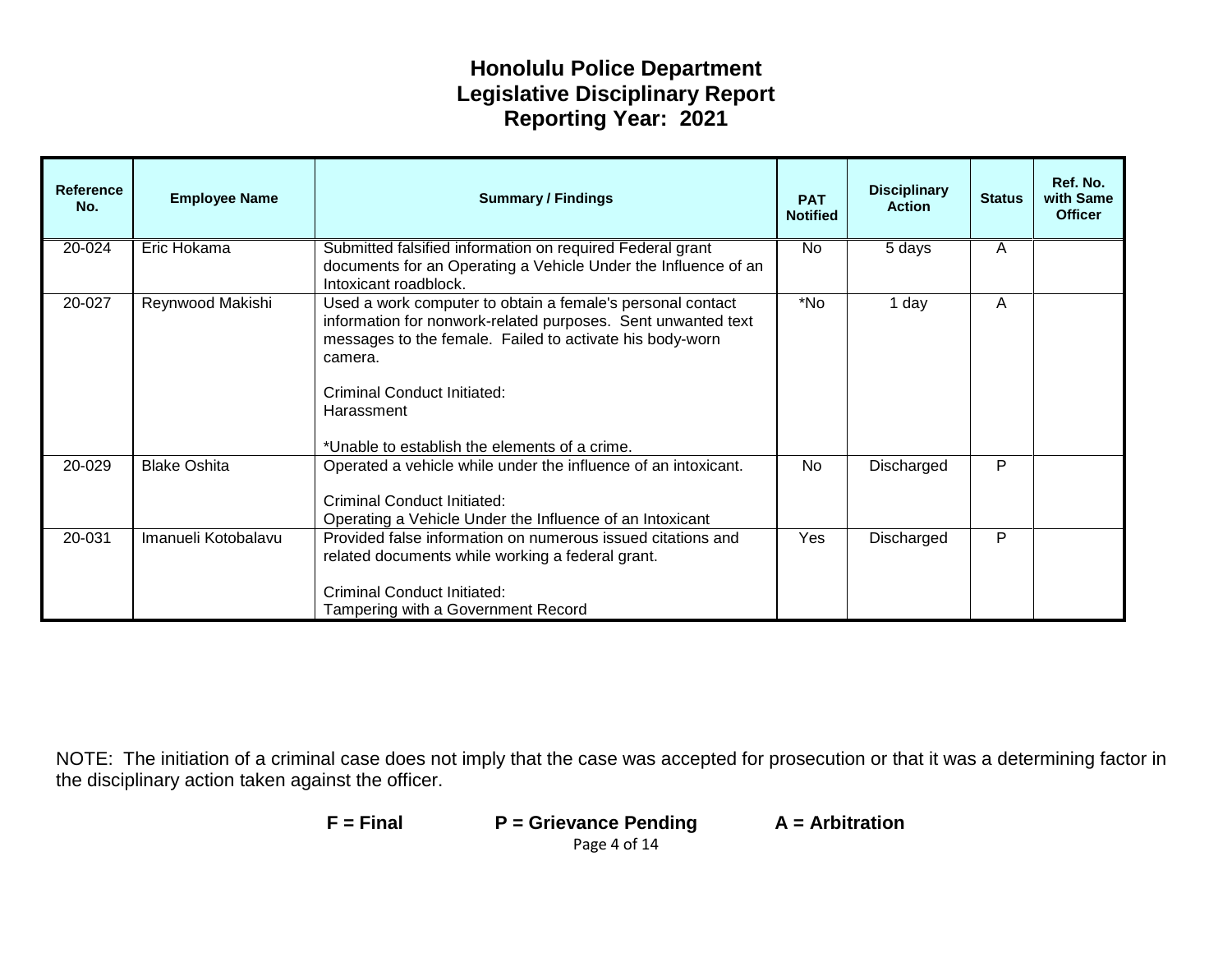| <b>Reference</b><br>No. | <b>Employee Name</b> | <b>Summary / Findings</b>                                                                                                                                                                                                                                                                                                                                                                                 | <b>PAT</b><br><b>Notified</b> | <b>Disciplinary</b><br><b>Action</b> | <b>Status</b>  | Ref. No.<br>with Same<br><b>Officer</b> |
|-------------------------|----------------------|-----------------------------------------------------------------------------------------------------------------------------------------------------------------------------------------------------------------------------------------------------------------------------------------------------------------------------------------------------------------------------------------------------------|-------------------------------|--------------------------------------|----------------|-----------------------------------------|
| 20-033                  | <b>Sheldon Watts</b> | In an incident involving multiple traffic fatalities, engaged in a<br>motor vehicle pursuit and failed to follow departmental policy.<br>Failed to activate his body-worn camera. Provided false<br>information regarding the motor vehicle pursuit in his police<br>report.<br>Criminal Conduct Initiated:<br><b>False Swearing in Official Matters</b><br>*Unable to establish the elements of a crime. | N <sub>o</sub>                | Discharged                           | $\overline{P}$ |                                         |
| 20-035                  | Charles Nakagawa     | Reported for duty while intoxicated and made inappropriate<br>comments of a sexual nature.                                                                                                                                                                                                                                                                                                                | <b>No</b>                     | 8 days                               | A              |                                         |
| 20-036                  | Lucius Crabbe        | While off duty, assaulted a male at a liquor establishment.<br><b>Criminal Conduct Initiated:</b><br>Assault in the Third Degree<br>*Pursuant to the grievance process, discharge was reduced to<br>99-day suspension.                                                                                                                                                                                    | Yes                           | *99 days                             | F              |                                         |
| 20-037                  | <b>Bruce Kim</b>     | Operated a vehicle while under the influence of an intoxicant.<br><b>Criminal Conduct Initiated:</b><br>Operating a Vehicle Under the Influence of an Intoxicant<br>*Pursuant to the grievance process, discharge was reduced to<br>130-day suspension.                                                                                                                                                   | Yes                           | $*130$ days                          | F              |                                         |

| F = Final | $P =$ Grievance Pending | $A =$ Arbitration |
|-----------|-------------------------|-------------------|
|           | Page 5 of 14            |                   |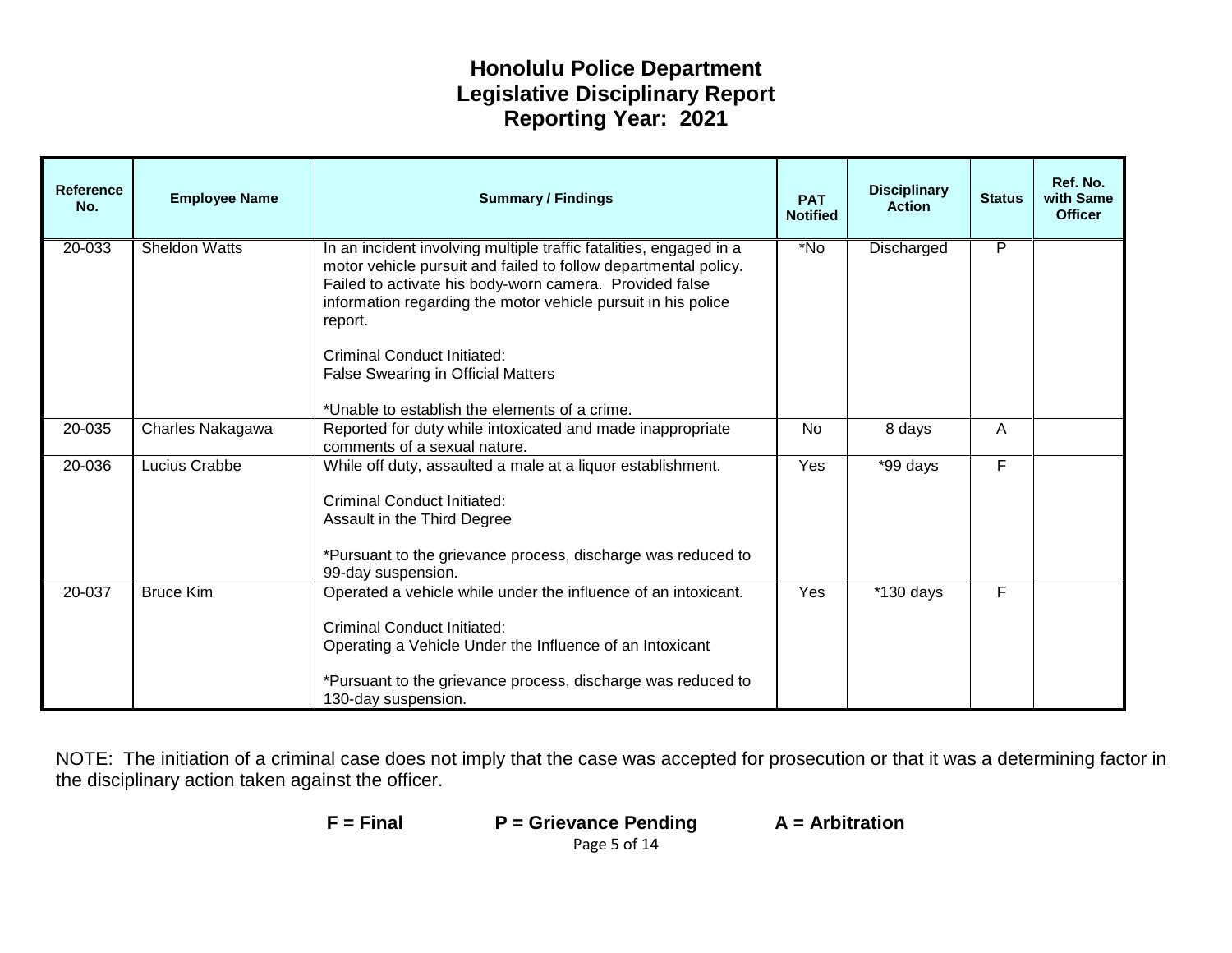| <b>Reference</b><br>No. | <b>Employee Name</b>               | <b>Summary / Findings</b>                                                                                                                                                                                                                                                             | <b>PAT</b><br><b>Notified</b> | <b>Disciplinary</b><br><b>Action</b> | <b>Status</b> | Ref. No.<br>with Same<br><b>Officer</b> |
|-------------------------|------------------------------------|---------------------------------------------------------------------------------------------------------------------------------------------------------------------------------------------------------------------------------------------------------------------------------------|-------------------------------|--------------------------------------|---------------|-----------------------------------------|
| 20-039                  | Christopher Hsia                   | Failed to take appropriate action when an individual was forced<br>to lick a urinal. Failed to report the incident. Failed to arrest the<br>individual for an outstanding warrant.<br>**Pursuant to the grievance process, suspension reduced to 10                                   | <b>No</b>                     | **10 days                            | F             |                                         |
| 20-040                  | Jordan Marie Kapiioho-<br>Robinson | days.<br>Failed to take appropriate action when she suspected an<br>individual was forced to lick a urinal. Failed to report the<br>incident. Failed to arrest the individual for an outstanding<br>warrant.<br>**Pursuant to the grievance process, suspension reduced to 5<br>days. | <b>No</b>                     | **5 days                             | F             |                                         |
| 20-042                  | Mark Villegas                      | Used unnecessary and excessive force while attempting to<br>detain an arrestee, causing injury to the individual. Used<br>profanity during the incident.                                                                                                                              | No                            | Discharged                           | A             |                                         |
| 20-044                  | Diana Lugo                         | During an off-duty altercation, pushed an individual that resulted<br>in bodily injury.<br><b>Criminal Conduct Initiated:</b><br>Abuse of Family or Household Members                                                                                                                 | Yes                           | Discharged                           | A             |                                         |
| 20-047                  | Nathan Oshima                      | Displayed partiality when responding to a domestic argument<br>involving HPD personnel. Failed to notify a supervisor,<br>deactivated the body-worn camera, and failed to submit a<br>written report.                                                                                 | <b>No</b>                     | 1 day                                | A             |                                         |

| $F = Final$ | $P =$ Grievance Pending | $A =$ Arbitration |
|-------------|-------------------------|-------------------|
|             | Page 6 of 14            |                   |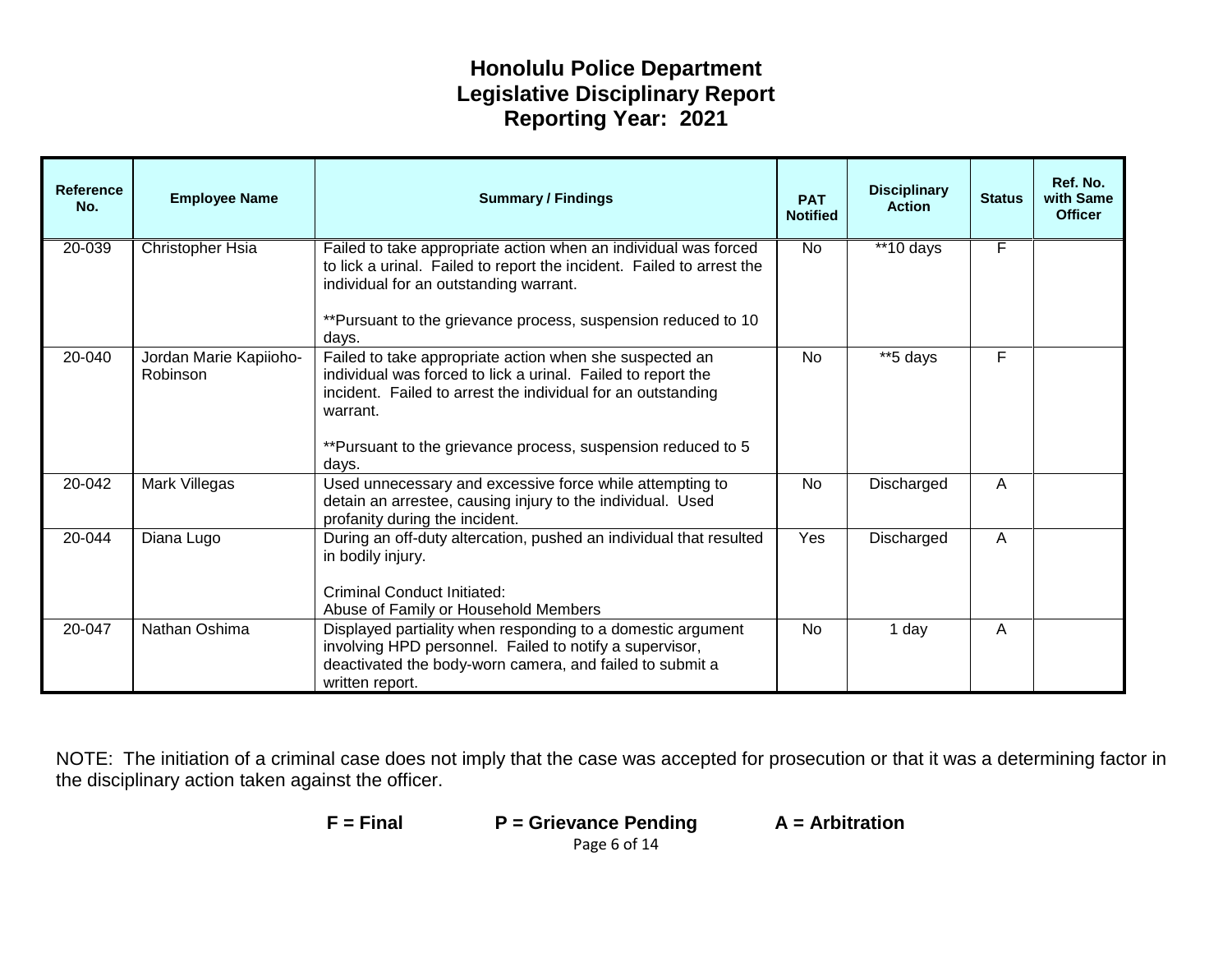| <b>Reference</b><br>No. | <b>Employee Name</b>  | <b>Disciplinary</b><br><b>Summary / Findings</b><br><b>PAT</b><br><b>Action</b><br><b>Notified</b>                                                                                                                                                                                                                                             |                          | <b>Status</b> | Ref. No.<br>with Same<br><b>Officer</b> |        |
|-------------------------|-----------------------|------------------------------------------------------------------------------------------------------------------------------------------------------------------------------------------------------------------------------------------------------------------------------------------------------------------------------------------------|--------------------------|---------------|-----------------------------------------|--------|
| 20-048                  | <b>Albert Moniz</b>   | Displayed partiality when responding to a domestic argument<br>involving HPD personnel. Failed to notify a supervisor, failed to<br>activate the body-worn camera, and failed to submit a written<br>report.                                                                                                                                   | <b>No</b>                | 1 day         | $\overline{P}$                          |        |
| 20-051                  | Cary Izuka            | Failed to follow motor vehicle pursuit and use of force<br>departmental policies. Failed to notify supervisor in a timely<br>manner after a critical incident.                                                                                                                                                                                 | P<br><b>No</b><br>3 days |               |                                         |        |
| 20-052                  | Lordy Cullen          | Failed to follow motor vehicle pursuit and uniform/equipment<br>policies. Failed to submit a report in a timely manner.                                                                                                                                                                                                                        | No<br>1 day              |               | A                                       |        |
| 20-053                  | Jeffrey Tallion       | Failed to supervise and did not immediately intervene and/or<br>take appropriate action to stop an argument between another<br>officer and a detainee which subsequently escalated to a<br>physical confrontation. Failed to file required departmental<br>documentation and take appropriate administrative action<br>regarding the incident. | <b>No</b>                | 10 days<br>A  |                                         |        |
| 20-054                  | <b>Micah Medeiros</b> | Was unprofessional and used unreasonable force when<br>addressing and detaining an individual. Failed to properly<br>document the incident as required by departmental policy.                                                                                                                                                                 | No.                      | P<br>10 days  |                                         |        |
| 20-055                  | Erik linuma           | Made explicit comments, jokes, and gestures of a sexual nature<br>in the workplace on multiple occasions.                                                                                                                                                                                                                                      | P<br>No<br>5 days        |               |                                         |        |
| 20-056                  | Steven Ono            | Showed an image of a sexual nature to a co-worker. Failed to<br><b>No</b><br>take corrective or preventive measures to stop further sexual<br>harassment from occurring in the workplace.                                                                                                                                                      |                          | 3 days        | P                                       |        |
| 20-058                  | Stephen Silva         | Directed an inappropriate comment of a sexual nature to an<br>employee.                                                                                                                                                                                                                                                                        | <b>No</b>                | 1 day         | F                                       | 21-016 |

NOTE: The initiation of a criminal case does not imply that the case was accepted for prosecution or that it was a determining factor in the disciplinary action taken against the officer.

**F = Final P = Grievance Pending A = Arbitration**

Page 7 of 14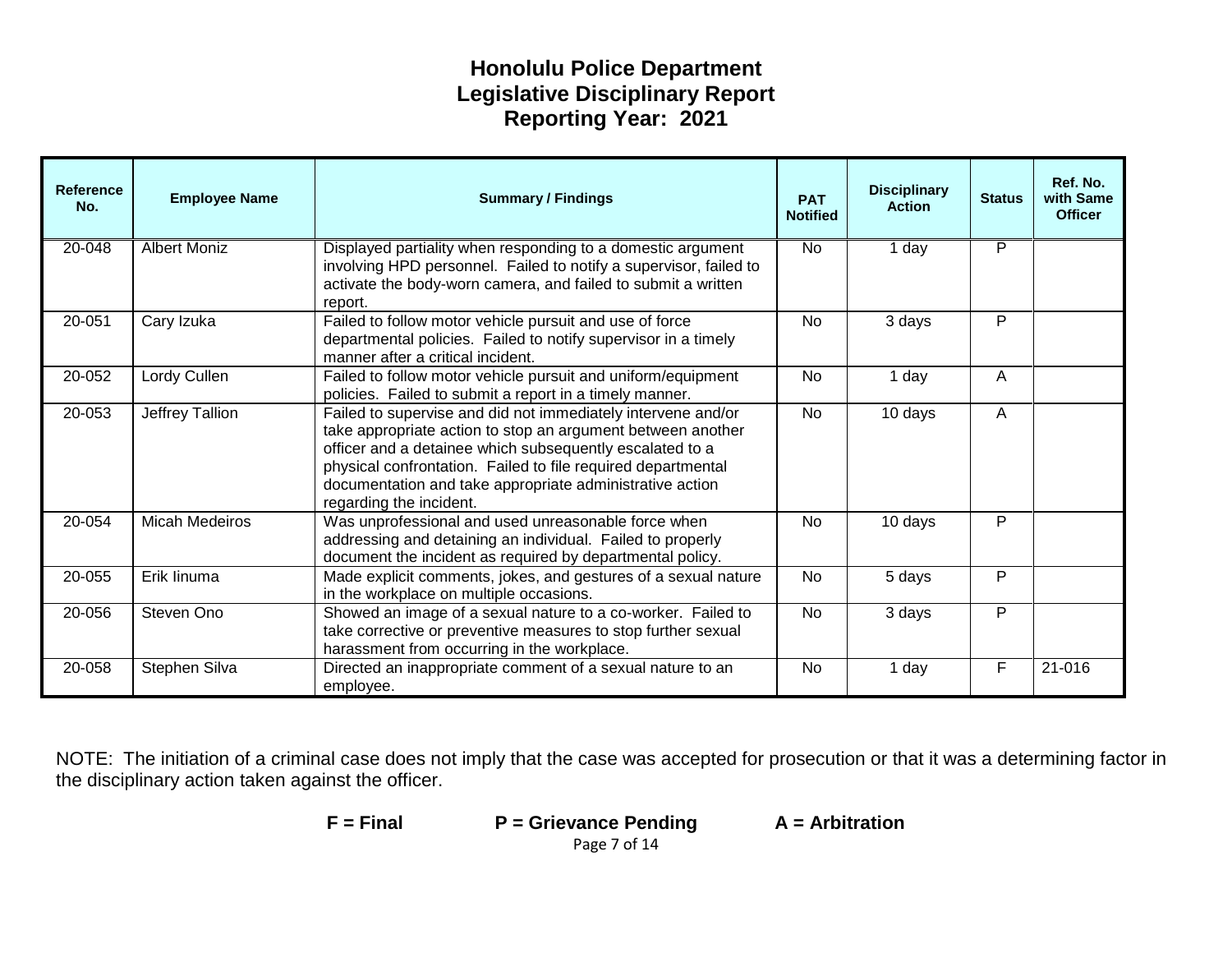| <b>Reference</b><br>No. | <b>Employee Name</b>  | <b>Summary / Findings</b><br><b>PAT</b><br><b>Action</b><br><b>Notified</b>                                                                                                                                                                                                                                                                                                                                                                |     | <b>Disciplinary</b> | <b>Status</b> | Ref. No.<br>with Same<br><b>Officer</b> |
|-------------------------|-----------------------|--------------------------------------------------------------------------------------------------------------------------------------------------------------------------------------------------------------------------------------------------------------------------------------------------------------------------------------------------------------------------------------------------------------------------------------------|-----|---------------------|---------------|-----------------------------------------|
| $21 - 001$              | <b>Michael Rourke</b> | Was involved in a physical confrontation with the complainant,<br>causing pain and injury. Harassed and/or acted inappropriately<br>when he continued to approach and argue with the complainant<br>after she told him to leave her alone. Sent numerous text<br>messages to the complainant that were demeaning and/or<br>manipulative.<br><b>Criminal Conduct Initiated:</b><br>Abuse of Family or Household Members                     | Yes | Discharged          | P             |                                         |
| 21-002                  | <b>Gilbert Lanai</b>  | Criminal Property Damage in the Third Degree<br>Operated his police vehicle in an unsafe manner. Failed to<br>activate his body-worn camera and failed to document the<br>omission. Was untruthful and intentionally made false<br>statements to police investigator(s).<br><b>Criminal Conduct Initiated:</b><br>False reporting to Law Enforcement Authorities                                                                           | Yes | Discharged          | P             |                                         |
| 21-003                  | <b>Tyler Kerch</b>    | Knowingly falsified his submitted police reports. Failed to<br>prepare and/or submit a property receipt for the items he<br>accepted as found property. Failed to activate his body-worn<br>camera, failed to document the omission and failed to<br>immediately notify his supervisor. Revealed his confidential<br>departmental password to another officer.<br><b>Criminal Conduct Initiated:</b><br>Tampering With a Government Record | Yes | Discharged          | P             |                                         |

| F = Final | $P =$ Grievance Pending | $A =$ Arbitration |
|-----------|-------------------------|-------------------|
|           | Page 8 of 14            |                   |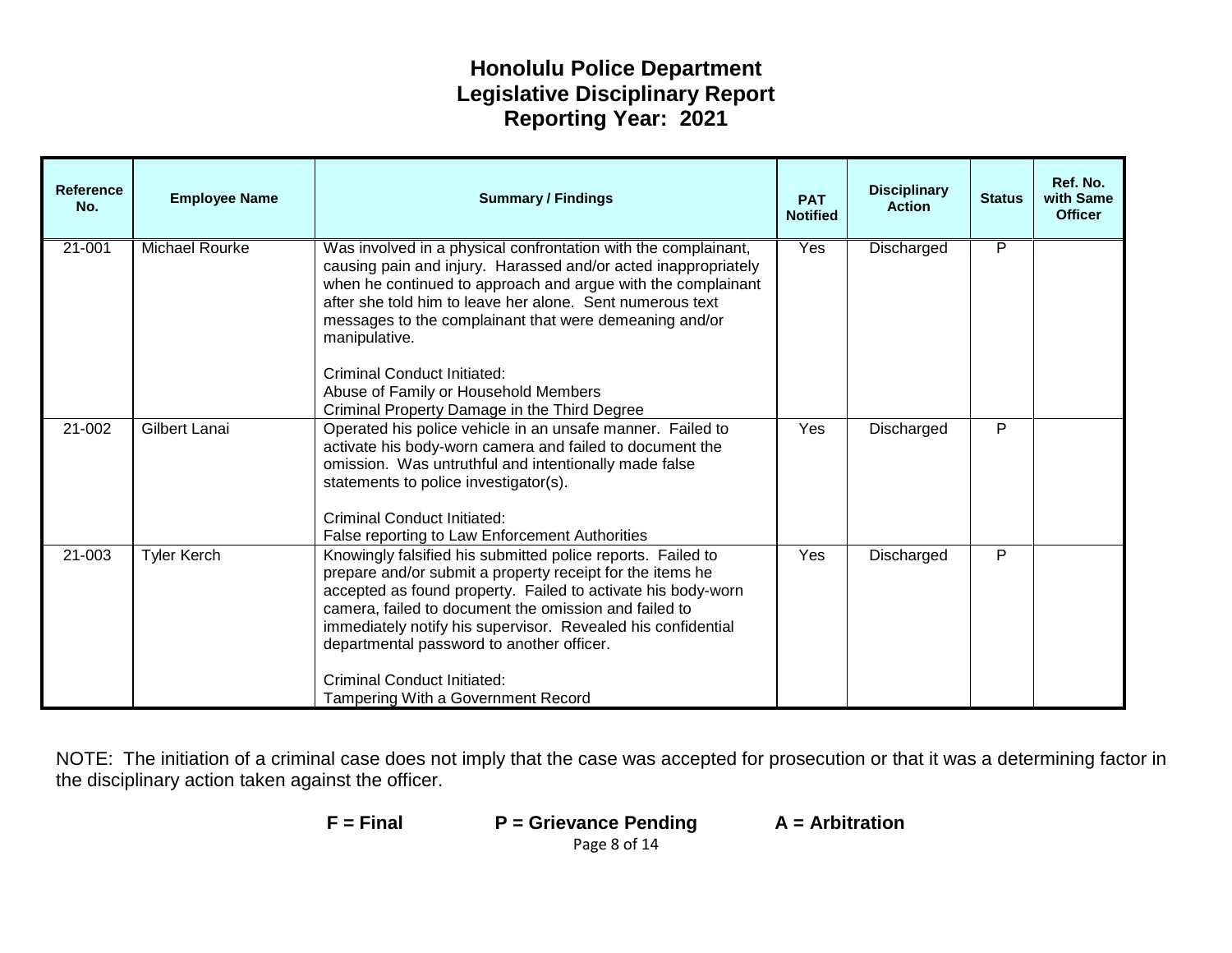| <b>Reference</b><br>No. | <b>Employee Name</b>               | <b>Disciplinary</b><br><b>Summary / Findings</b><br><b>PAT</b><br><b>Action</b><br><b>Notified</b>                                                                                                                                                                                                                                                                                            |                   | <b>Status</b>   | Ref. No.<br>with Same<br><b>Officer</b> |  |
|-------------------------|------------------------------------|-----------------------------------------------------------------------------------------------------------------------------------------------------------------------------------------------------------------------------------------------------------------------------------------------------------------------------------------------------------------------------------------------|-------------------|-----------------|-----------------------------------------|--|
| 21-004                  | Jonathan Thorpe                    | Conspired to have another officer submit a falsified police report<br>in an attempt to have an item released to an individual who was<br>not the finder/reporting person. Was untruthful to Honolulu<br>Police Department personnel and knowingly falsified his police<br>report. Attempted to log into another officer's departmental<br>account.<br><b>Criminal Conduct Initiated:</b>      | Yes<br>Discharged |                 | P                                       |  |
|                         |                                    | Tampering With a Government Record                                                                                                                                                                                                                                                                                                                                                            |                   |                 |                                         |  |
| 21-005                  | <b>Christian Rodrigues-</b><br>Gum | Without authorization, took and/or was in illegal possession of a<br>dangerous drug. Disposed of the pills in a manner that would<br>conceal the identity of the culprit that took them.<br><b>Criminal Conduct Initiated:</b><br>Promoting Dangerous Drugs in the Third Degree<br>Theft in the Fourth Degree                                                                                 | Yes               | P<br>Discharged |                                         |  |
| 21-006                  | <b>Alfred Collins</b>              | Threatened and attempted to intimidate the complainant through<br>comments posted on Facebook.                                                                                                                                                                                                                                                                                                | <b>No</b>         | 1 day           | F                                       |  |
| 21-007                  | <b>Grant Robello</b>               | Failed to utilize his blue lights and/or siren to initiate a traffic stop<br>when he observed a motorist driving in a hazardous manner<br>and/or committing traffic infractions. Failed to use his blue lights<br>and siren and failed to declare a pursuit. Failed to activate his<br>body-worn camera, failed to document the omission, and failed<br>to immediately notify his supervisor. | <b>No</b>         | 1 day           | F                                       |  |

| $F = Final$ | $P =$ Grievance Pending | $A =$ Arbitration |  |  |
|-------------|-------------------------|-------------------|--|--|
|             | Page 9 of 14            |                   |  |  |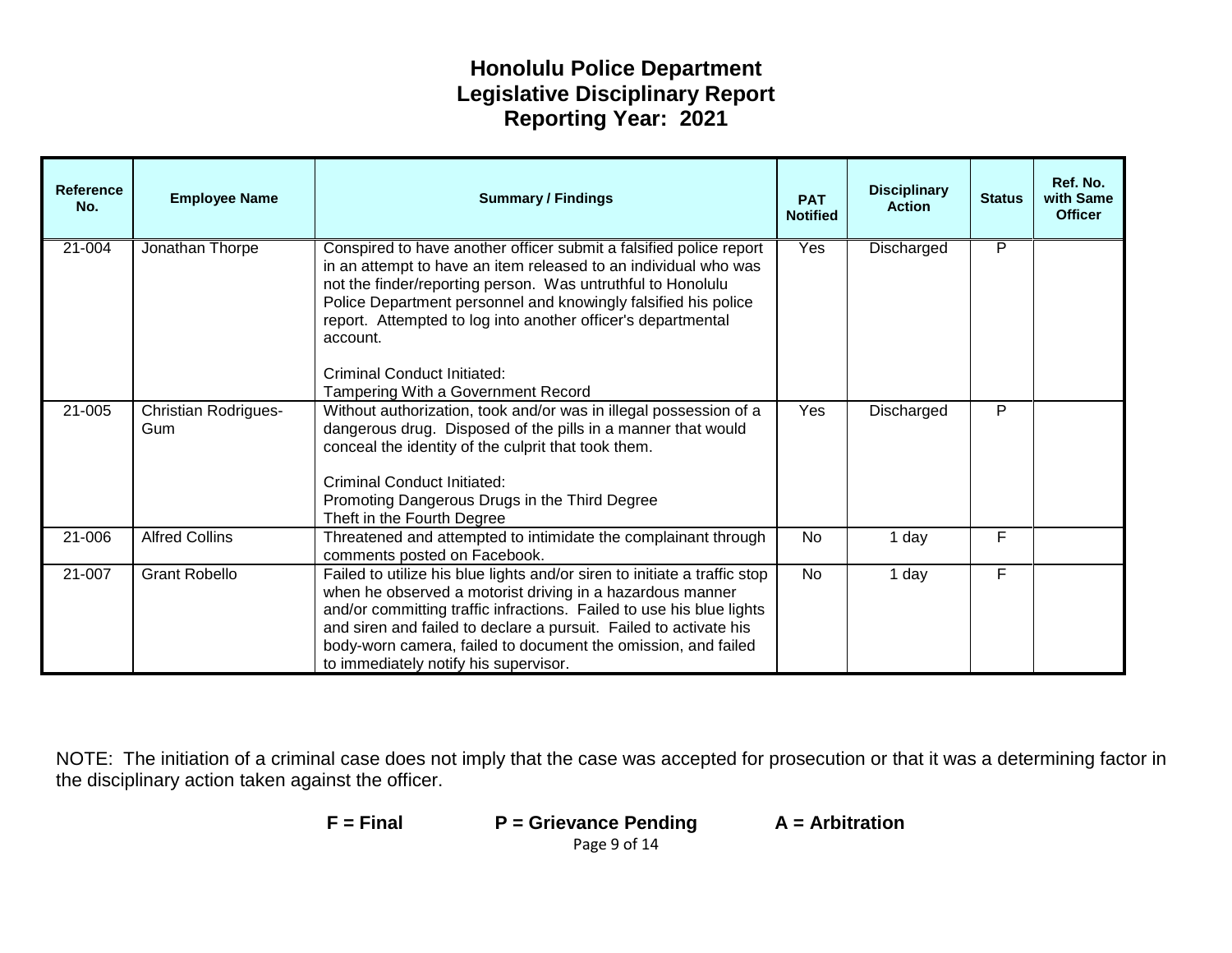| <b>Reference</b><br>No. | <b>Employee Name</b> | <b>Summary / Findings</b>                                                                                                                                                                                                                                                                                                                              | <b>PAT</b><br><b>Notified</b> | <b>Disciplinary</b><br><b>Action</b> | <b>Status</b> | Ref. No.<br>with Same<br><b>Officer</b> |
|-------------------------|----------------------|--------------------------------------------------------------------------------------------------------------------------------------------------------------------------------------------------------------------------------------------------------------------------------------------------------------------------------------------------------|-------------------------------|--------------------------------------|---------------|-----------------------------------------|
| 21-008                  | <b>Gary Pascual</b>  | Failed to immediately notify the Communications Division about<br>a barricade incident and/or when the incident reached the<br>containment stage. Directed his subordinates to prepare to<br>make forcible entry into the unit despite the incident being a<br>barricade situation and/or lacking exigent circumstances<br>necessitating such action.  | No.                           | 3 days                               | F             |                                         |
| 21-009                  | Jefferey Pohaku      | Worked unauthorized outside employment jobs, and the hours<br>worked conflicted with the hours of his work shift.<br>Criminal Conduct Initiated:<br>Theft in the Third Degree<br>*Officer retired prior to 3-day suspension.                                                                                                                           | <b>No</b>                     | *3 days                              | F             |                                         |
| 21-010                  | Mark Montez          | Worked unauthorized outside employment jobs. While working<br>in an outside employment capacity, was attired in his police<br>uniform and/or carried a firearm. Failed to submit an Outside<br>Employment Request at least five business days prior to starting<br>the employment.<br><b>Criminal Conduct Initiated:</b><br>Theft in the Second Degree | <b>No</b>                     | 1 day                                | F             |                                         |
| 21-011                  | Sonny Roden          | Failed to provide leadership, failed to take appropriate action,<br>and failed to assume control of a crime scene.                                                                                                                                                                                                                                     | No                            | 1 day                                | F             |                                         |

| $F = Final$ | $P =$ Grievance Pending | $A =$ Arbitration |
|-------------|-------------------------|-------------------|
|             | Page 10 of 14           |                   |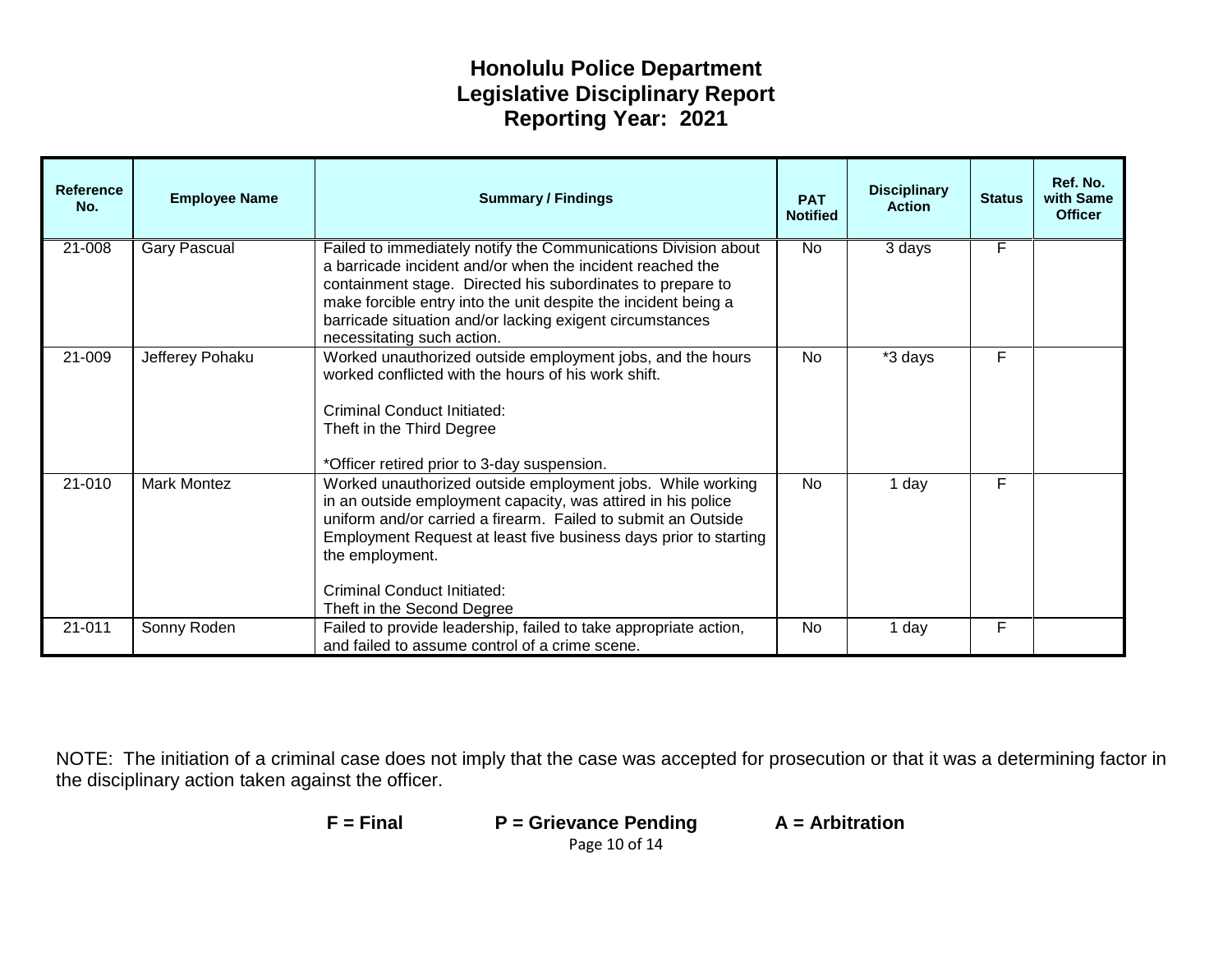| <b>Reference</b><br>No. | <b>Employee Name</b> | <b>Disciplinary</b><br><b>Summary / Findings</b><br><b>PAT</b><br><b>Action</b><br><b>Notified</b>                                                                                                                                                                                                                                                                                   |                          | <b>Status</b> | Ref. No.<br>with Same<br><b>Officer</b> |            |
|-------------------------|----------------------|--------------------------------------------------------------------------------------------------------------------------------------------------------------------------------------------------------------------------------------------------------------------------------------------------------------------------------------------------------------------------------------|--------------------------|---------------|-----------------------------------------|------------|
| $21 - 012$              | Denny Santiago       | Made detrimental statements against Honolulu Police<br>Department personnel and operations. Was insubordinate when<br>he failed to follow a verbal order. Revealed the aforementioned<br>detrimental statements and/or confidential information regarding<br>past and current administrative investigations to entities outside<br>of the department without authorization to do so. | <b>No</b><br>5 days      |               | F                                       | $17 - 044$ |
| 21-013                  | Thomas Deponte       | Was untruthful when he intentionally gave false statements to<br>individuals within and outside of the Honolulu Police Department<br>regarding his exposure to COVID-19.<br>*Officer retired prior to discharge.                                                                                                                                                                     | <b>No</b><br>*Discharged |               | P                                       |            |
| 21-014                  | Duane Hookano        | Was discourteous and overbearing and used profanity toward<br>the complainant during a traffic stop.                                                                                                                                                                                                                                                                                 | 1 day<br><b>No</b>       |               | P                                       |            |
| 21-015                  | Joseph Trinidad      | Failed to maintain a respectful workplace environment and failed<br>to take appropriate action and/or maintain discipline.                                                                                                                                                                                                                                                           | No<br>1 day              |               | F                                       |            |
| 21-016                  | Stephen Silva        | Was unprofessional and/or disrespectful when he yelled at and<br>used profanity when speaking to a superior officer. Was<br>unprofessional and/or failed to create and maintain a respectful<br>workplace environment.                                                                                                                                                               | <b>No</b>                | F<br>2 days   |                                         | 20-058     |
| 21-017                  | <b>Robert King</b>   | Yelled at and degraded a subordinate officer.                                                                                                                                                                                                                                                                                                                                        | <b>No</b>                | 1 day         | P                                       |            |
| 21-018                  | <b>Justin Castro</b> | Engaged in a dating and/or romantic relationship with a<br>subordinate officer. Compelled and/or caused the complainant<br>to continue the relationship or face possible termination.<br>*Officer resigned prior to discharge.                                                                                                                                                       | No.                      | Discharged    | F                                       |            |

NOTE: The initiation of a criminal case does not imply that the case was accepted for prosecution or that it was a determining factor in the disciplinary action taken against the officer.

**F = Final P = Grievance Pending A = Arbitration**

Page 11 of 14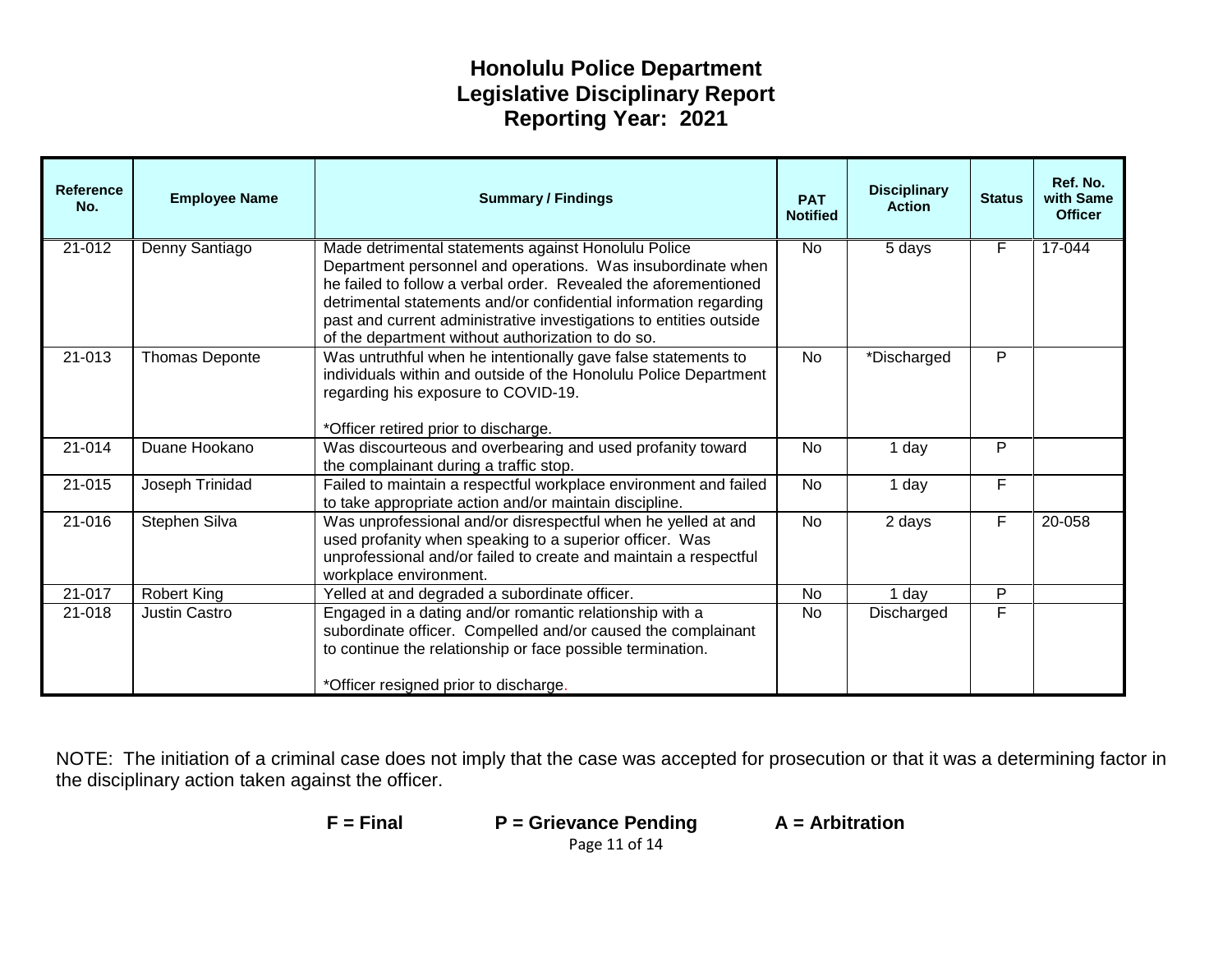| <b>Reference</b><br>No. | <b>Employee Name</b>  | <b>Disciplinary</b><br><b>Summary / Findings</b><br><b>PAT</b><br><b>Action</b><br><b>Notified</b>                                                                                                                                                                                                                                                                                                                                |                          | <b>Status</b>   | Ref. No.<br>with Same<br><b>Officer</b> |  |
|-------------------------|-----------------------|-----------------------------------------------------------------------------------------------------------------------------------------------------------------------------------------------------------------------------------------------------------------------------------------------------------------------------------------------------------------------------------------------------------------------------------|--------------------------|-----------------|-----------------------------------------|--|
| $21 - 019$              | <b>Scott Valdez</b>   | Swore multiple times at the complainant and his passenger.<br>Failed to activate his body-worn camera, failed to document the<br>omission, and failed to immediately notify his supervisor.                                                                                                                                                                                                                                       | P<br><b>No</b><br>3 days |                 |                                         |  |
| 21-020                  | Mason Jordan          | Committed a criminal act and/or acted inappropriately when he<br>permitted a minor to possess and/or consume intoxicating liquor<br>without the consent of the minor's parent or legal guardian.<br>Failed to participate with and/or respond to the administrative<br>investigation of this incident.<br><b>Criminal Conduct Initiated:</b><br>Promoting Intoxicating Liquor to a Minor<br>*Officer resigned prior to discharge. | *Discharged<br><b>No</b> |                 | F                                       |  |
| 21-021                  | Mark Kutsy            | Made numerous and misleading statements which criticized<br>orders given by various supervisory personnel and criticized the<br>handling of personnel complaints.                                                                                                                                                                                                                                                                 | <b>No</b>                | 1 day           | P                                       |  |
| 21-022                  | Dorian Soto           | Operated a motor vehicle while under the influence of an<br>intoxicant and collided into another vehicle. Failed to comply<br>with traffic regulations when he operated his motor vehicle while<br>holding and/or using a mobile electronic device with no legal<br>exemption to do so.<br>Criminal Conduct Initiated:<br>Operating a Vehicle Under the Influence of an Intoxicant                                                | Yes                      | Discharged<br>P |                                         |  |
| 21-023                  | <b>Richard Schenk</b> | Failed to remain impartial when he cancelled a citation. Did not<br>submit the citation and all required paperwork stating the reason<br>for the cancellation.                                                                                                                                                                                                                                                                    | <b>No</b>                | 1 day           | P                                       |  |

NOTE: The initiation of a criminal case does not imply that the case was accepted for prosecution or that it was a determining factor in the disciplinary action taken against the officer.

**F = Final P = Grievance Pending A = Arbitration**

Page 12 of 14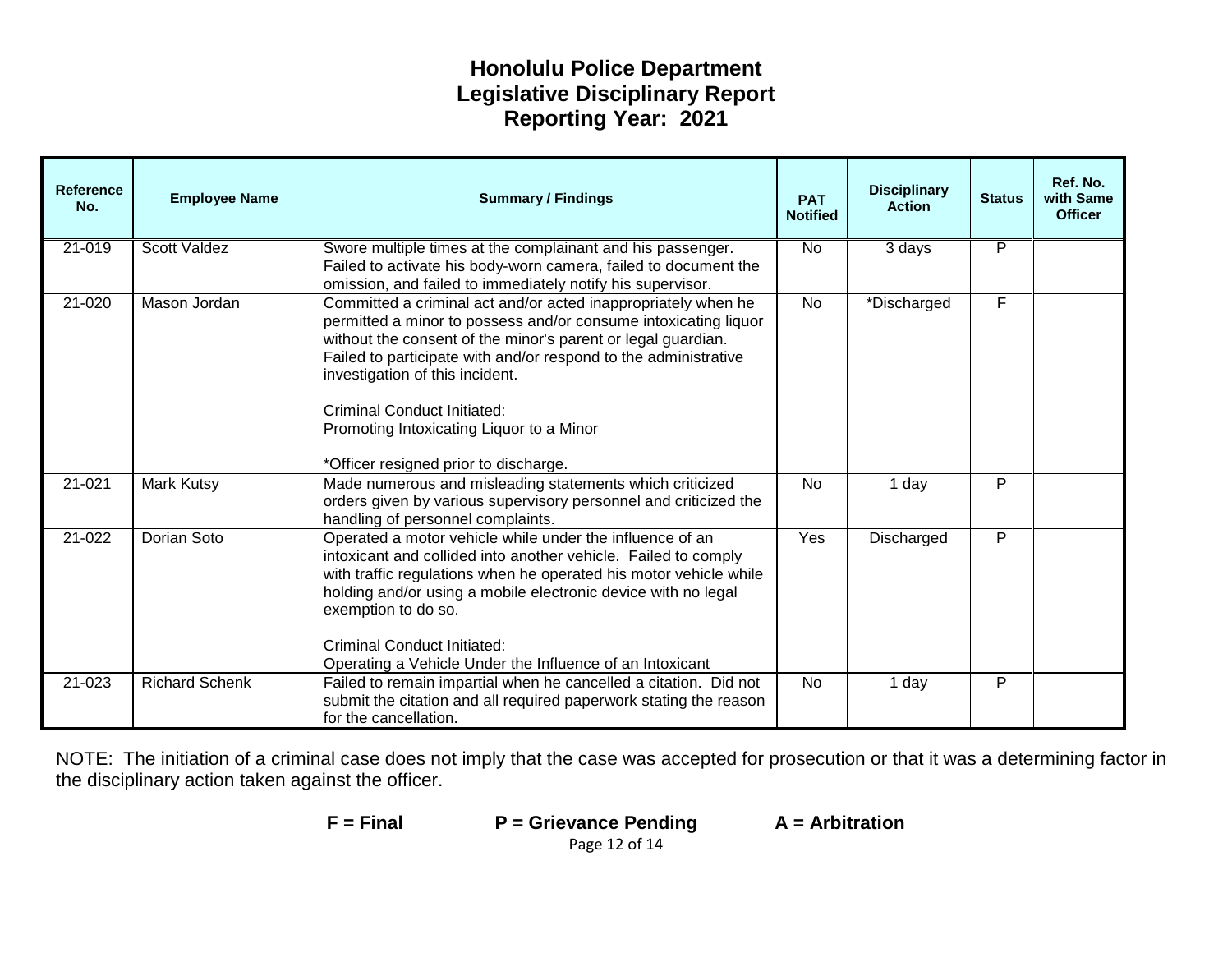| <b>Reference</b><br>No. | <b>Employee Name</b>          | <b>Summary / Findings</b>                                                                                                                                                                                                                   | <b>PAT</b><br><b>Notified</b> | <b>Disciplinary</b><br><b>Status</b><br><b>Action</b> |   | Ref. No.<br>with Same<br><b>Officer</b> |
|-------------------------|-------------------------------|---------------------------------------------------------------------------------------------------------------------------------------------------------------------------------------------------------------------------------------------|-------------------------------|-------------------------------------------------------|---|-----------------------------------------|
| 21-024                  | Paul Carroll                  | Failed to establish an inner perimeter, and failed to notify the<br>Communications Division about the barricade incident. Made<br>forcible entry into the apartment despite the lack of exigent<br>circumstances necessitating such action. | No.                           | 1 day                                                 | P |                                         |
| 21-025                  | <b>Christopher Fredeluces</b> | Failed to establish an inner perimeter, and failed to notify the<br>Communications Division about the barricade incident. Made<br>forcible entry into the apartment despite the lack of exigent<br>circumstances necessitating such action. | N <sub>0</sub>                | 1 dav                                                 | F |                                         |
| 21-026                  | <b>Grant Kimura</b>           | Failed to establish an inner perimeter, and failed to notify the<br>Communications Division about the barricade incident. Made<br>forcible entry into the apartment despite the lack of exigent<br>circumstances necessitating such action. | F<br>N <sub>0</sub><br>1 day  |                                                       |   |                                         |
| 21-027                  | Mikel Kunishima               | Failed to conduct a proper and/or fair investigation regarding<br>misconduct by a subordinate officer.                                                                                                                                      | No.                           | 1 day                                                 | P |                                         |

| $F = Find$ | $P =$ Grievance Pending | $A =$ Arbitration |
|------------|-------------------------|-------------------|
|            | Page 13 of 14           |                   |